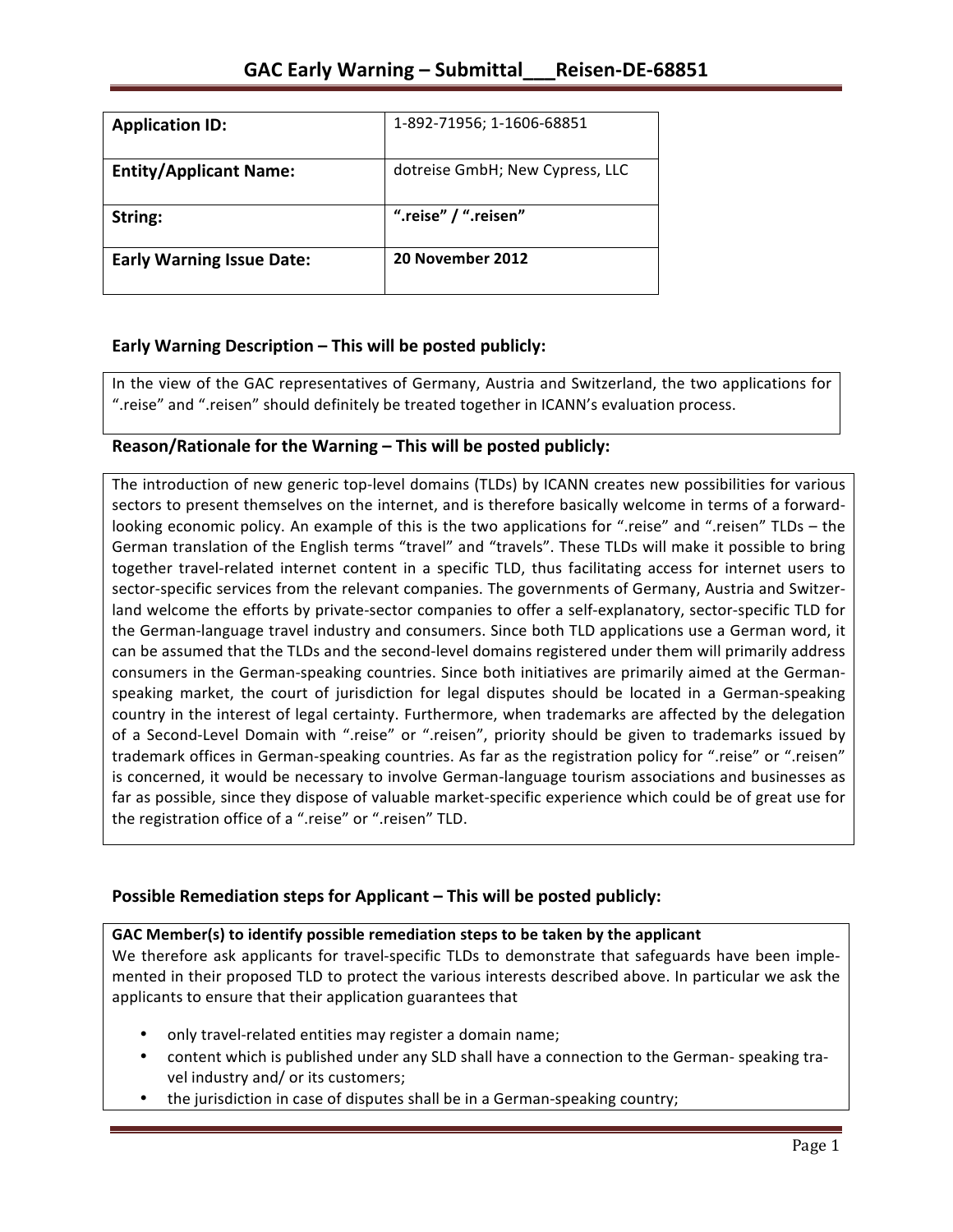account is taken of existing or future suggestions of the directly or indirectly targeted Germanspeaking travel industry, appropriate solutions are proposed to it, and agreements are made accordingly.

### **Further Notes from GAC Member(s) (Optional) – This will be posted publicly:**

The governments of Switzerland and Austria support this EW (see also the attached letter and e-mail **correspondence).**

# **INFORMATION FOR APPLICANTS**

# **About GAC Early Warning**

The GAC Early Warning is a notice only. It is not a formal objection, nor does it directly lead to a process that can result in rejection of the application. However, a GAC Early Warning should be taken seriously as it raises the likelihood that the application could be the subject of GAC Advice on New gTLDs or of a formal objection at a later stage in the process. Refer to section 1.1.2.4 of the Applicant Guidebook (http://newgtlds.icann.org/en/applicants/agb) for more information on GAC Early Warning.

## **Instructions if you receive the Early Warning**

**ICANN** strongly encourages you work with relevant parties as soon as possible to address the concerns **voiced in the GAC Early Warning.** 

### **Asking questions about your GAC Early Warning**

If you have questions or need clarification about your GAC Early Warning, please contact gacearlywarning@gac.icann.org. As highlighted above, ICANN strongly encourages you to contact gacearlywarning@gac.icann.org as soon as practicable regarding the issues identified in the Early Warning. 

### **Continuing with your application**

If you choose to continue with the application, then the "Applicant's Response" section below should be completed. In this section, you should notify the GAC of intended actions, including the expected completion date. This completed form should then be sent to gacearlywarning@gac.icann.org. If your remediation steps involve submitting requests for changes to your application, see the change request process at http://newgtlds.icann.org/en/applicants/customer-service/change-requests.

In the absence of a response, ICANN will continue to process the application as submitted.